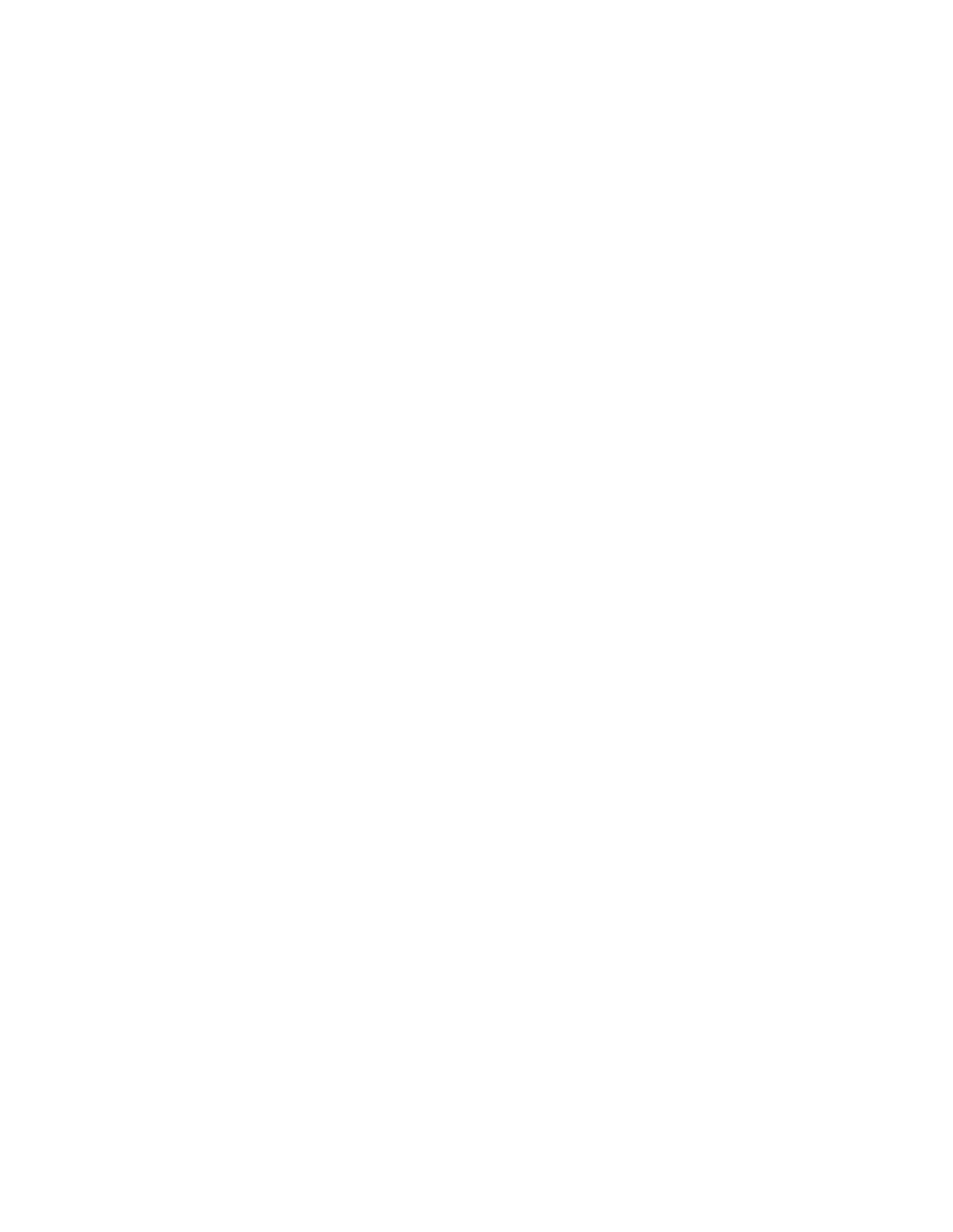# **TABLE OF CONTENTS**

|      | <b>III. Projects and Activities</b>                                                                                                   |    |
|------|---------------------------------------------------------------------------------------------------------------------------------------|----|
|      | A. Global Environmental Facility (GEF) Projects                                                                                       |    |
| (i)  | An integrated approach to water and wastewater management in the<br>Wider Caribbean Region using innovative solutions and sustainable |    |
| (ii) | Integrating Water, Land and Ecosystems Management in Caribbean                                                                        | 9  |
|      | <b>B. Monitoring and Assessment</b>                                                                                                   |    |
|      |                                                                                                                                       |    |
|      | <b>C. Waste Management</b>                                                                                                            |    |
|      |                                                                                                                                       |    |
|      |                                                                                                                                       |    |
|      | <b>D. Watershed Management</b>                                                                                                        |    |
|      |                                                                                                                                       | 14 |
|      | <b>E. National Programmes of Action</b>                                                                                               |    |
|      |                                                                                                                                       | 15 |
|      |                                                                                                                                       | 17 |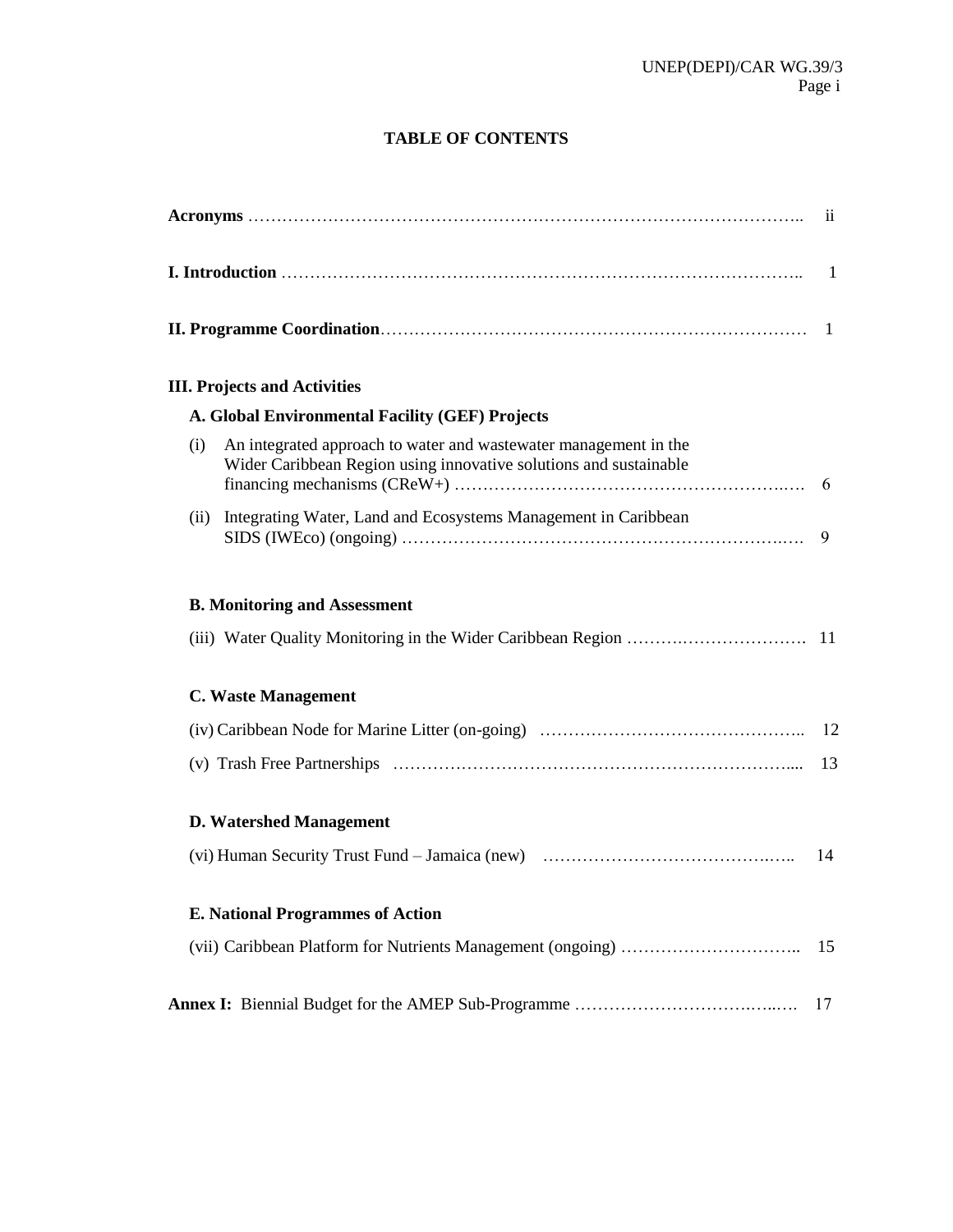# **Acronyms**

| <b>AMEP</b>    | Assessment and Management of Environmental Pollution                                                                                                                                               |
|----------------|----------------------------------------------------------------------------------------------------------------------------------------------------------------------------------------------------|
| <b>CARPHA</b>  | Caribbean Public Health Agency                                                                                                                                                                     |
| <b>CEP</b>     | Caribbean Environment Programme                                                                                                                                                                    |
| <b>CETA</b>    | Communications, Education, Training and Awareness                                                                                                                                                  |
| $CLME+$        | Catalyzing Implementation of the Strategic Action Programme for the Sustainable<br>Management of shared Living Marine Resources in the Caribbean and North Brazil Shelf<br>Large Marine Ecosystems |
| <b>COP</b>     | <b>Contracting Parties</b>                                                                                                                                                                         |
| <b>CPNM</b>    | Caribbean Platform for Nutrients Management                                                                                                                                                        |
| <b>CReW</b>    | Caribbean Regional Fund for Wastewater Management                                                                                                                                                  |
| $C$ $ReW+$     | An integrated approach to water and wastewater management in the Wider Caribbean<br>Region using innovative solutions and sustainable financing mechanisms                                         |
| <b>DPSIR</b>   | Driving Forces, Pressures, State, Impact, Responses                                                                                                                                                |
| <b>EBA</b>     | <b>Ecosystem Based Adaptation</b>                                                                                                                                                                  |
| <b>FAO</b>     | Food and Agriculture Organization                                                                                                                                                                  |
| <b>GCFI</b>    | Gulf and Caribbean Fisheries Institute                                                                                                                                                             |
| <b>GEF</b>     | <b>Global Environment Facility</b>                                                                                                                                                                 |
| <b>GPA</b>     | Global Programme of Action for the Protection of the Marine Environment from Band-<br>based Activities                                                                                             |
| <b>IDB</b>     | Inter-American Development Bank                                                                                                                                                                    |
| <b>IGM</b>     | <b>Inter Governmental Meeting</b>                                                                                                                                                                  |
| <b>IMA</b>     | <b>Institute of Marine Affairs</b>                                                                                                                                                                 |
| <b>IMO</b>     | <b>International Maritime Organization</b>                                                                                                                                                         |
| <b>SOCAR</b>   | State of the Convention Area Report                                                                                                                                                                |
| <b>SPAW</b>    | Specially Protected Areas and Wildlife Sub-programme                                                                                                                                               |
| STAC           | Scientific, Technical and Advisory Committee                                                                                                                                                       |
| <b>RAPMALi</b> | Regional Action Plan on Marine Litter Management                                                                                                                                                   |
| <b>IWEco</b>   | Integrating Water, Land and Ecosystems Management in Caribbean SIDS                                                                                                                                |
| <b>LBS</b>     | Land-based Sources (of marine pollution)                                                                                                                                                           |
| <b>PAHO</b>    | Pan American Health Organization                                                                                                                                                                   |
| PIF            | Project Information Form (GEF)                                                                                                                                                                     |
| <b>RAC</b>     | <b>Regional Activity Centre</b>                                                                                                                                                                    |
| <b>UNDP</b>    | <b>United Nations Development Programme</b>                                                                                                                                                        |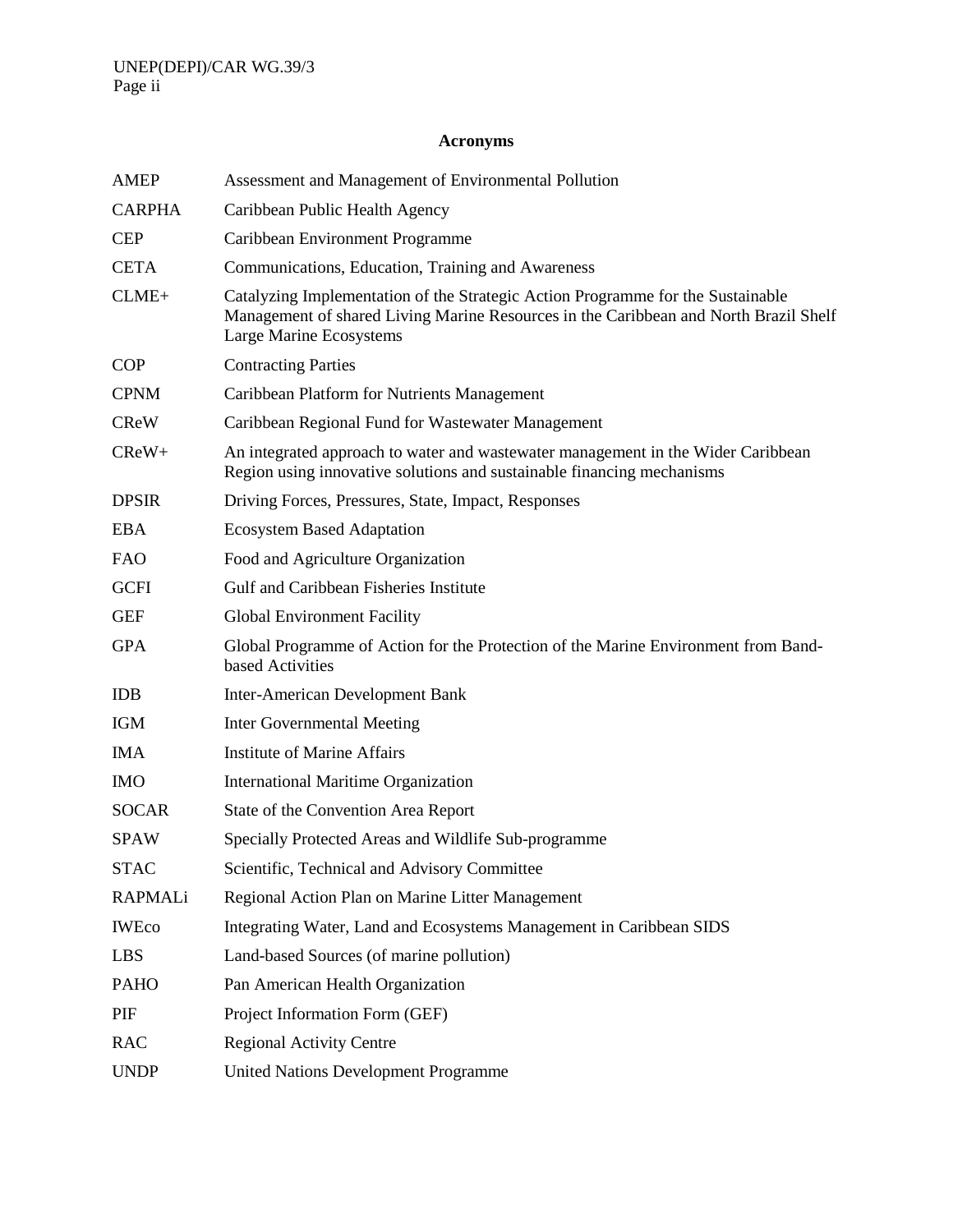# **I. Introduction**

- 1. This workplan and budget covers ongoing and proposed projects and activities under the Assessment and Management of Environmental Pollution (AMEP) sub-programme of the Secretariat to the Cartagena Convention for the biennium 2019-2020.
- 2. The overall goal of AMEP is to prevent, reduce, and control pollution of the coastal and marine environment from land and marine-based sources thereby enabling countries of the Wider Caribbean Region to meet their obligations under the *Protocols Concerning Pollution from Land-based Sources and Activities* (LBS Protocol), and *Concerning Co-Operation in Combating Oil Spills* (Oil Spills Protocol) of the Cartagena Convention.
- 3. Projects and activities are designed to meet the objectives of the LBS Protocol, support its continued development, and assist countries in overcoming barriers to ratification, accession and implementation. This workplan includes ongoing projects and activities from the 2017-2018 Work Plan and new activities for the 2019-2020 biennium.
- 4. UN Environment CEP will deliver its work under the AMEP sub-programme for 2019-2020 in the following thematic areas:
	- a. Monitoring and Assessment;
	- b. Waste Management;
	- c. Watershed Management; and
	- d. National Programmes of Action for Pollution Prevention.
- 5. Support to other relevant pollution prevention and reduction activities for Wastewater Management will be provided through the implementation of ongoing and new projects financed by the Global Environment Facility (GEF), and through partnerships with other regional agencies and projects.

# **II. Programme Coordination (USD 850,000)**

#### *Objectives*

- 6. The objectives for Programme Coordination are to:
	- a. Coordinate and oversee the day-to-day implementation of AMEP projects and activities within the framework of the Cartagena Convention and Caribbean Environment Programme;
	- b. Ensure that the formulation and implementation of projects and activities satisfy the obligations of the LBS and Oil Spills Protocols;
	- c. Promote ratification of, accession to, and effective implementation of the LBS Protocol;
	- d. Enhance coordination, collaboration and communication with relevant government focal points, regional and international organizations in the development and implementation of AMEP projects and activities; and
	- e. Enhance involvement of LBS and Oil Spills Regional Activity Centres (RACs) in the design and implementation of the overall programme, projects and activities.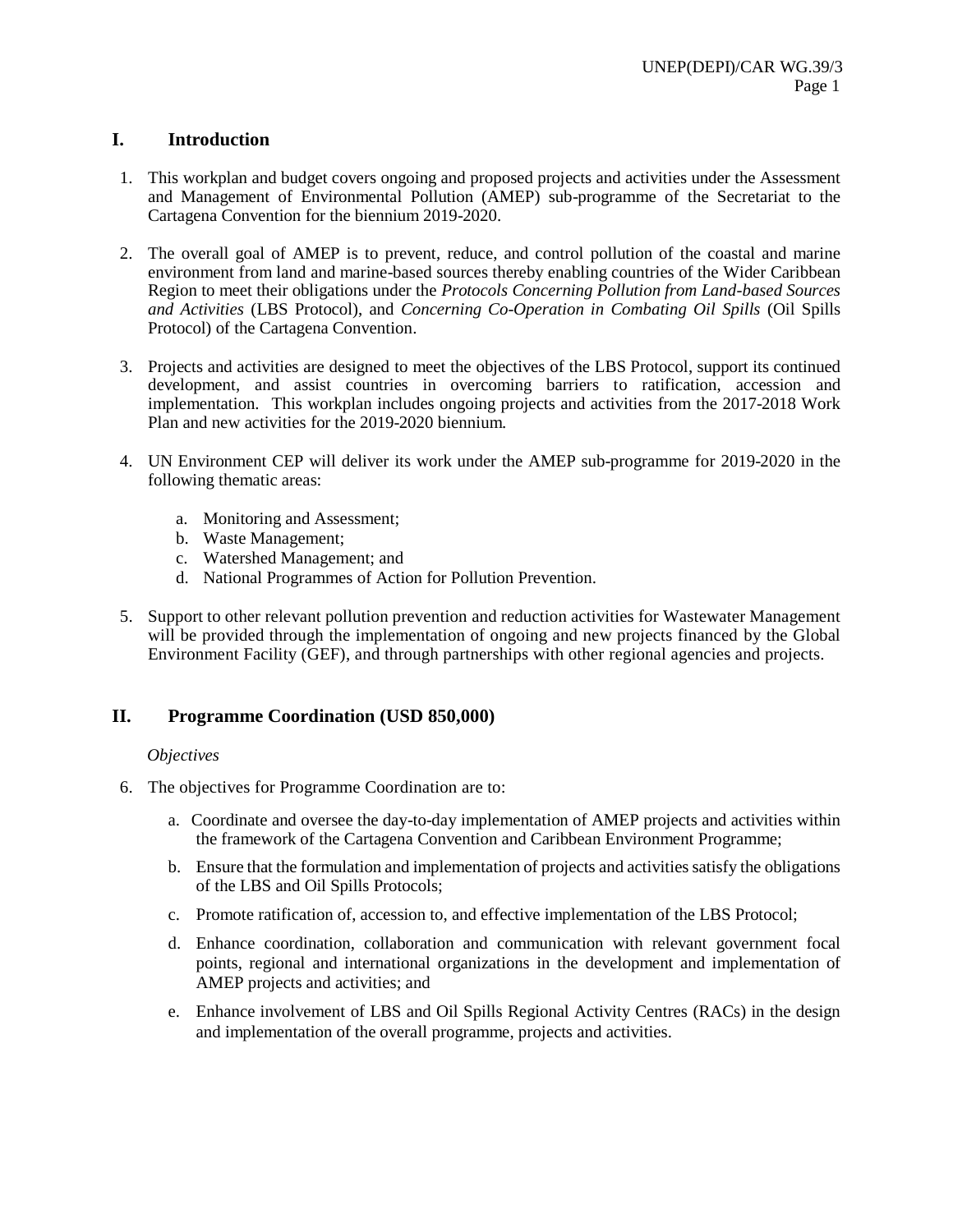- 7. The AMEP Programme Officer will continue to be responsible for coordination and supervision of the implementation of the programme activities for 2019-2020 with support from the AMEP/CETA Team Assistant and the AMEP Programme Assistant. The directors and staff of the LBS RACs will provide additional programme and technical support where appropriate.
- 8. In addition, the AMEP Programme Officer will continue to be responsible for the CETA subprogramme in the absence of a CETA Programme Officer. In that regard, the AMEP Programme Officer will supervise the Computer/Information Assistant. Further assistance to the CETA subprogramme will be provided through interns and short-term consultancies.
- 9. The AMEP sub-programme will support activities that promote the ratification and implementation of the LBS Protocol. These will build upon resource materials prepared during the last biennium including fact sheets, promotional videos, infographics and technical papers. Where funding for projects and activities is limited, priority will be given to those countries that are Parties to the LBS Protocol and/or are in the final stages of the ratification process.
- 10. The Secretariat will continue to support national consultations for LBS Protocol ratification through country missions and local workshops. As with previous national sensitization workshops for the LBS Protocol, the LBS RACs will play a major supporting role to the LBS focal points in organizing these workshops and acting as facilitators and technical experts. To assist in the process, all noncontracting parties will be contacted before the fourth Conference of Parties for the LBS Protocol to identify the main difficulties being experienced in ratifying the Protocol and possible response measures.
- 11. The AMEP sub-programme will develop and strengthen linkages with key regional partners as well as collaborate with existing regional projects dealing with the management of environmental pollution. This will be done through MOUs and other cooperative agreements. MOUs developed with CARIRI and the Blue Innovation Institute, and the cooperation established with the OSPAR Commission will form the basis for new joint activities in this biennium.
- 12. Technical support will be provided to relevant major regional and international meetings to be convened during the biennium including the 4th Session of the United Nations Environment Assembly (UNEA-4) scheduled for March 2019.
- 13. The following outreach activities will be undertaken with the support of CETA:
	- a. Promote ratification and implementation of the LBS Protocol in the region based on the specific country challenges identified;
	- b. Provide targeted support to overcome challenges in the ratification and/or implementation of the LBS Protocol;
	- c. Compile and disseminate knowledge products, case studies and best practices from the GEF CLME+, GEF IWEco and other projects and activities involving the management of domestic wastewater, reduction of marine litter and the management of nutrients;
	- d. Participate in national and regional meetings and exhibitions to showcase best practices, lessons learned and appropriate technologies for pollution prevention, reduction and control in the Wider Caribbean Region;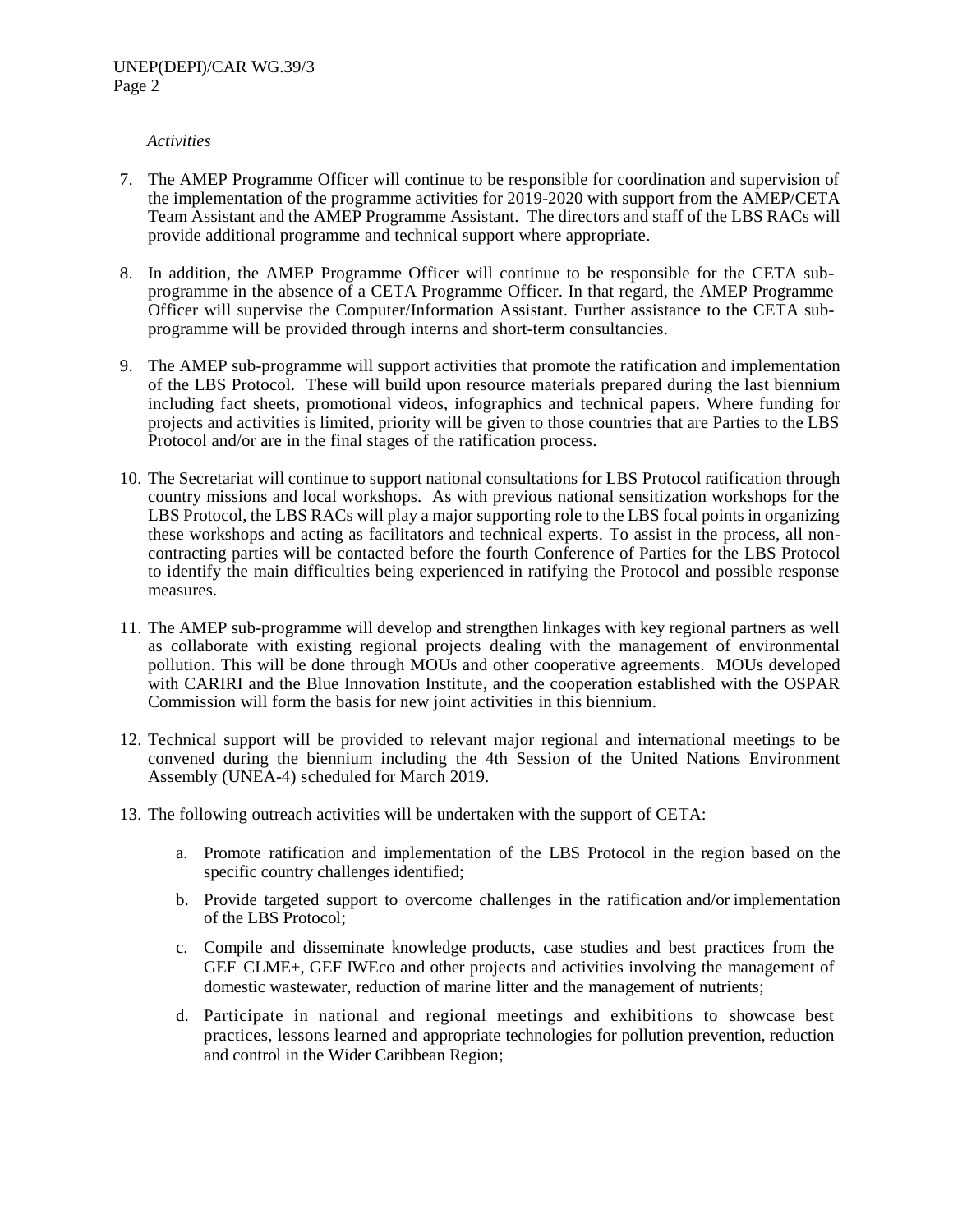- e. Facilitate sharing of technical information, including the translation of existing training materials, case studies and resource material, into other working languages of the Wider Caribbean Region;
- f. Operationalize regional platforms for sharing of pollution data and information with an emphasis on data contained within the SOCAR and promote integration with marine habitat data;
- g. Enhance partnerships with academic and research institutions to facilitate research on the sources and impacts of marine pollution, and on emerging issues such as microplastics, and emerging contaminants of concern in wastewater; and
- h. Provide input to regional and global reports and assessments relating to marine pollution.
- 14. The major projects and activities to be coordinated by the AMEP sub-programme in 2019-2020 are highlighted below:
	- a. Launch and implement the GEF CReW+ project, subject to approval by the GEF Secretariat;
	- b. Provide technical support to the continued implementation of the GEF IWEco project;
	- c. Coordinate implementation of the UNDP GEF CLME+ Ecosystem-Based Management Project for the Caribbean and North Brazil Shelf involving Trinidad and Tobago, Suriname, Guyana and Brazil;
	- d. Disseminate the results of the State of Convention Area Report for the Wider Caribbean Region through a targeted Communications Strategy;
	- e. Mobilize funding for implementation of new activities on solid waste and marine litter within the framework of the updated RAPMaLi, the Caribbean Node for Marine Litter co-hosted by UN Environment CEP and GCFI, the cooperation with the OSPAR Commission and the GPA's Global Partnership on Marine Litter;
	- f. Coordinate the further development of the Caribbean Platform for Nutrient Management developed under the GPAs Global Partnership on Nutrient Management (GPNM). This will include the finalization of the Regional Nutrients Strategy  $\&$  Action Plan as well as complete feasibility studies, investment plans and business cases relating to nutrient reduction;
	- g. Coordinate the implementation of activities for the UN Human Security Fund Project on integrated water resources management;
	- h. Collaborate with UN Environment in the development of programmes, projects and activities in support of the blue economy, sustainable consumption and production, green economy, solid and liquid waste management including wastewater as a resource (circular economy) and oceans governance;
	- i. Support the development and implementation of relevant projects and activities by partner agencies including by UN Environment Latin America Office on environmental indicators, OECS on oceans governance, CARPHA on coastal zone management, and UNDP on the Catalyzing Implementation of the Strategic Action Programme for the Sustainable Management of Shared Living Marine Resources in the Caribbean and North Brazil Shelf Large Marine Ecosystems (CLME+);
	- j. Support work by regional intergovernmental bodies and UN agencies on relevant Sustainable Development Goals (SDG 6 and 14) as well as joint UN initiatives and reporting;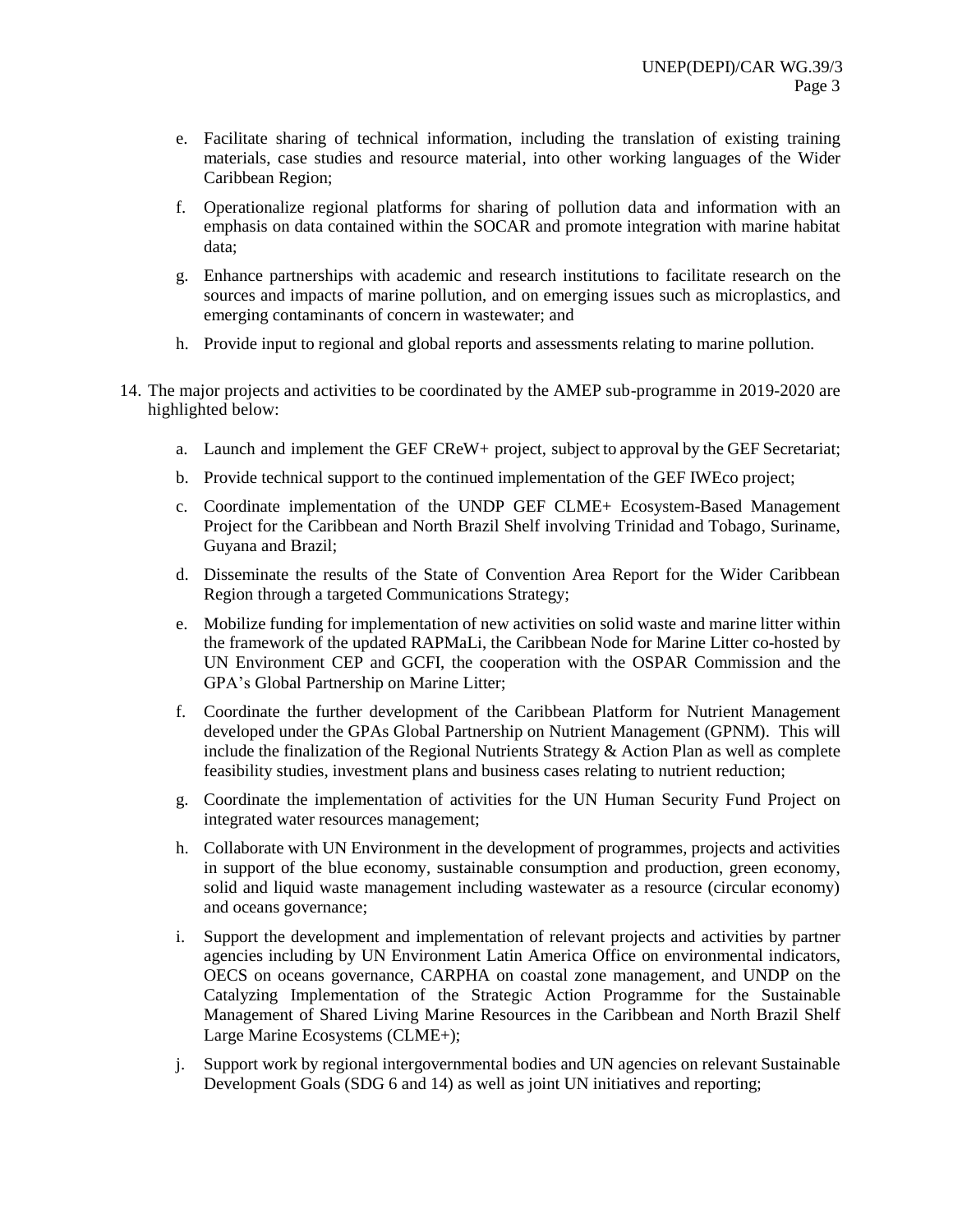- k. Strengthen collaboration with RAC REMPTEIC and IMO to provide Contracting Parties with technical assistance relating to the remediation of oil contaminated sites, management of oil contaminated wastes, the use of dispersants in oil spill responses, ballast water management, and the management of ship-generated wastes;
- l. Continue to facilitate greater integration of the AMEP and SPAW Work Programmes and subject to funding, convene additional joint LBS and SPAW meetings, develop joint LBS/SPAW projects and implement joint capacity building workshops; and
- m. Explore potential funding opportunities through the Green Climate Fund and other innovative financing opportunities as defined by the new CEP and Resource Mobilization Strategies.
- 15. The Secretariat will convene the 5th Meeting of the LBS STAC and 5<sup>th</sup> Meeting of the LBS COP in 2020 where the AMEP Programme Officer will present the AMEP Draft Workplan and Budget for the Biennium 2021-2022, for endorsement and/or approval in keeping with the objectives of the LBS Protocol and regional priorities.
- 16. Table 3 presents the main objectives, expected accomplishments and indicators of success for the AMEP sub-programme for the 2019-2020 biennium. These have been developed considering the related objectives for UN Environment's Programme of Work for 2017-2018 and 2019-2020 and relevant SDG targets.

| Objective: 1. To strengthen the ability of Contracting Parties to the LBS Protocol to implement<br>pollution reduction and prevention measures                                                                   |                                                                                                                                                                                                                                                                                                                                                                                                             |                                                     |                                              |                                                                                                                                                                     |
|------------------------------------------------------------------------------------------------------------------------------------------------------------------------------------------------------------------|-------------------------------------------------------------------------------------------------------------------------------------------------------------------------------------------------------------------------------------------------------------------------------------------------------------------------------------------------------------------------------------------------------------|-----------------------------------------------------|----------------------------------------------|---------------------------------------------------------------------------------------------------------------------------------------------------------------------|
| Expected<br>Accomplishments                                                                                                                                                                                      | <b>Indicators of Achievement</b>                                                                                                                                                                                                                                                                                                                                                                            | <b>Related UN Environment</b><br>$Sub-Programme(s)$ | LBS<br>Protocol<br><i><b>Obligations</b></i> | Relevant<br><i>SDG</i><br><b>Targets</b>                                                                                                                            |
| Increased use of the<br>ecosystem-based<br>management approach<br>in countries to prevent,<br>reduce and control<br>pollution thereby<br>sustaining ecosystem<br>services from coastal<br>and marine ecosystems. | (i) Increase in number of<br>countries that have progressed<br>in integrating ecosystem-<br>based management<br>approaches into sectoral and<br>national development<br>planning processes, strategies<br>and action plans.<br>(ii) Increase in number of<br>countries adopting action<br>plans to reduce marine litter,<br>untreated wastewater and<br>nutrient discharges into the<br>marine environment. | Healthy and<br>٠<br>Productive<br>Ecosystems        | Article III                                  | 1.4, 1.5,<br>2.4, 6.2,<br>6.3, 6.5,<br>6.6, 9.1,<br>11.5, 11.6,<br>12.2, 13.1,<br>13.2, 14.2<br>14.7, 15.1,<br>15.5<br>3.3, 3.9,<br>6.2, 6.3,<br>6.5, 12.5,<br>14.1 |

# **Table 3: Objectives, Expected Accomplishments and Indicators for AMEP**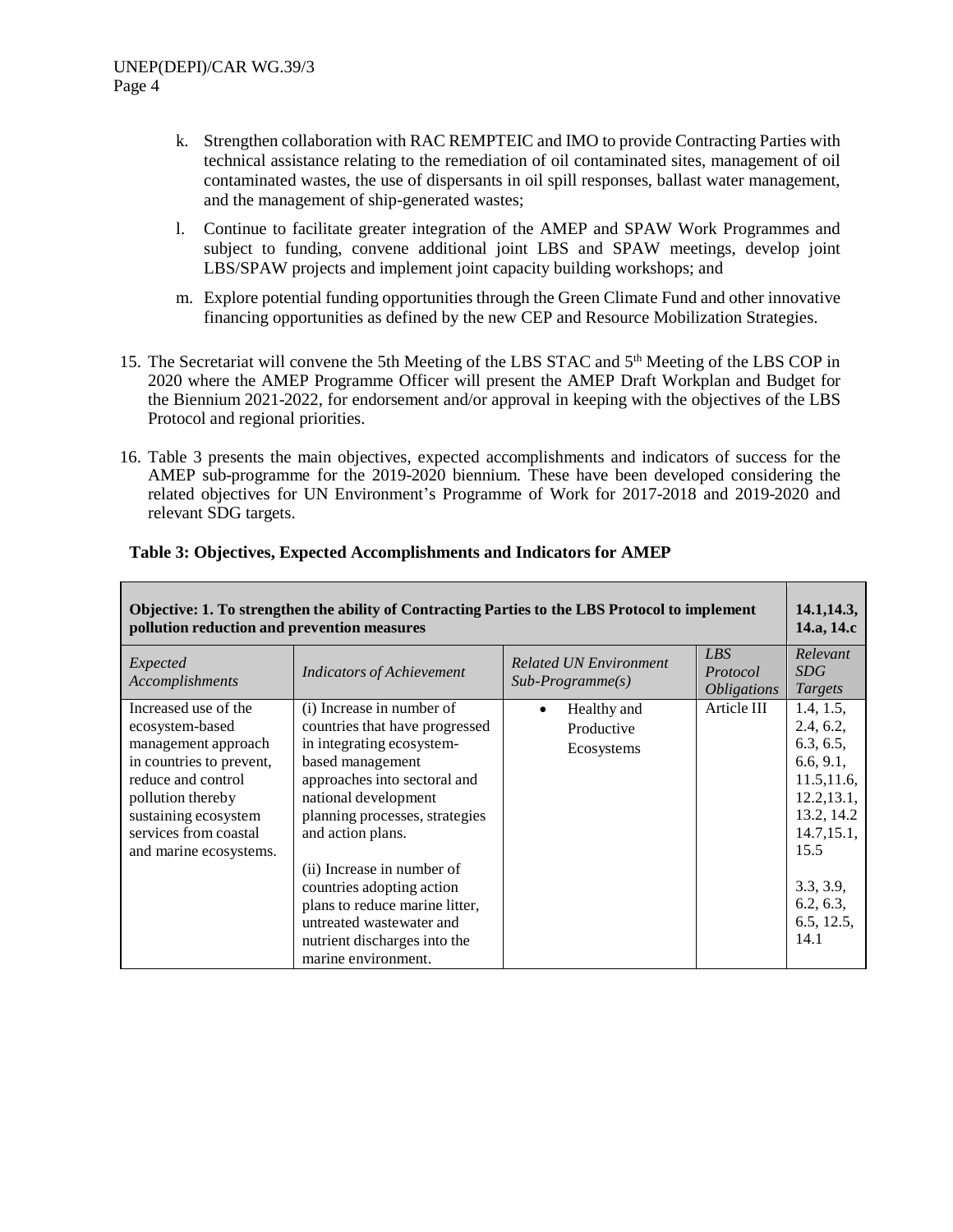| Expected<br>Accomplishments                                                                                                                                                                                                                                                                                           | <b>Indicators of Achievement</b>                                                                                                                                                                                                                                                                                        | <b>Related UN Environment</b><br>$Sub-Programme(s)$                                                                                                                                 | LBS<br>Protocol<br><i><b>Obligations</b></i> | Relevant<br><b>SDG</b><br><b>Targets</b>                                                                         |
|-----------------------------------------------------------------------------------------------------------------------------------------------------------------------------------------------------------------------------------------------------------------------------------------------------------------------|-------------------------------------------------------------------------------------------------------------------------------------------------------------------------------------------------------------------------------------------------------------------------------------------------------------------------|-------------------------------------------------------------------------------------------------------------------------------------------------------------------------------------|----------------------------------------------|------------------------------------------------------------------------------------------------------------------|
| Increased use of<br>pollution prevention and<br>reduction tools and<br>innovative/appropriate<br>technologies to protect<br>human health and reduce<br>degradation of selected<br>priority ecosystems.                                                                                                                | (i) Increase in number of<br>countries developing and<br>using tools, technologies and<br>management practices for<br>pollution prevention and<br>reduction leading to reduced<br>degradation of coastal and<br>marine ecosystems and<br>improved delivery of<br>ecosystem services at national<br>and regional levels. | Healthy and<br>$\bullet$<br>Productive<br>Ecosystems<br>Resource Efficiency<br>$\bullet$<br>and Sustainable<br>Consumption and<br>Production<br>Chemicals and<br>$\bullet$<br>Waste | Articles III,<br>VI, VII                     | 1.4, 1.5,<br>2.4, 3.3,<br>3.9, 6.3,<br>7a, 8.4,<br>9.4, 12.2,<br>12.4, 12.5,<br>14.1,14.2<br>14.3, 15.1,<br>15.5 |
| Increased capacity of<br>countries to develop and<br>implement local and/or<br>national plans of action<br>for pollution prevention,<br>reduction and control.                                                                                                                                                        | (i) Increase in number of<br>countries developing and<br>implementing local and<br>national pollution reduction<br>plans including national<br>monitoring and assessment<br>programmes.                                                                                                                                 | Healthy and<br>$\bullet$<br>Productive<br>Ecosystems<br>Environmental<br>$\bullet$<br>Governance<br>Chemicals and<br>Waste                                                          | Articles III,<br>VI, VII,<br>XII, XIV        | 3.3, 3.9,<br>6.2, 6.3,<br>9.4, 12.4,<br>12.5,<br>14.1, 14.2                                                      |
|                                                                                                                                                                                                                                                                                                                       | Objective: 2. To empower stakeholders in their policy and decision making by providing scientific<br>information and knowledge for the Wider Caribbean Region                                                                                                                                                           |                                                                                                                                                                                     |                                              |                                                                                                                  |
| Expected<br>Accomplishments                                                                                                                                                                                                                                                                                           | <b>Indicators of Achievement</b>                                                                                                                                                                                                                                                                                        | <b>Related UN</b><br><b>Environment Sub-</b><br>Programme(s)                                                                                                                        | <b>LBS</b><br>Protocol<br><b>Obligations</b> | Relevant<br>SDG<br><b>Targets</b>                                                                                |
| Enhanced regional and<br>national decision-<br>making and policy-<br>making for improving<br>the management of<br>coastal and marine<br>resources of the Wider<br>Caribbean Region<br>through increased<br>generation,<br>dissemination and use of<br>quality data and<br>information and<br>participatory processes. | (i) Increase in number and/or<br>strengthening of partnerships<br>for data and information<br>management;<br>(ii) Increase in number of<br>countries, regional<br>intergovernmental fora and<br>institutions using data on<br>environmental trends to take<br>policy and/or other actions;                              | Environment under<br>$\bullet$<br>Review<br>Environmental<br>$\bullet$<br>Governance                                                                                                | Articles V,<br>X, XI, XIII                   | 14.a,<br>17.16,<br>17.17                                                                                         |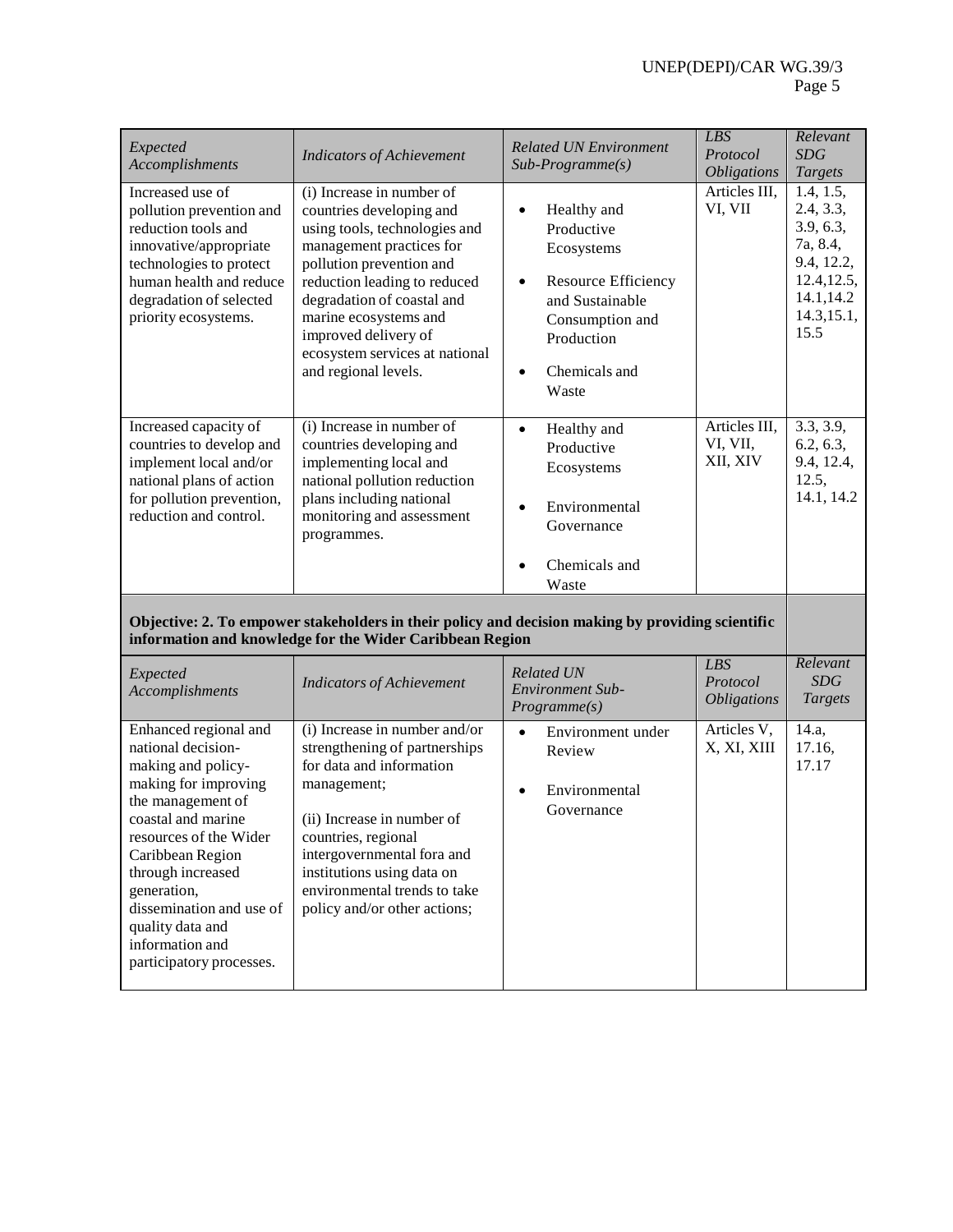| Expected<br>Accomplishments                                                                                                                                                                                                                                                                                       | <b>Indicators of Achievement</b>                                                                                                                                                                                                                                                                               | <b>Related UN</b><br>Environment Sub-<br>Programme(s)                                                          | LBS <sub>1</sub><br>Protocol<br><i>Obligations</i> | Relevant<br>SDG<br>Targets             |
|-------------------------------------------------------------------------------------------------------------------------------------------------------------------------------------------------------------------------------------------------------------------------------------------------------------------|----------------------------------------------------------------------------------------------------------------------------------------------------------------------------------------------------------------------------------------------------------------------------------------------------------------|----------------------------------------------------------------------------------------------------------------|----------------------------------------------------|----------------------------------------|
| Increased capacity and<br>financing opportunities<br>of states and other<br>stakeholders to assess.<br>manage and reduce risks<br>to human health and the<br>environment posed by<br>land and marine-based<br>sources of marine<br>pollution and associated<br>activities including from<br>chemicals and wastes. | Increase in the number of<br>countries using available<br>tools, mechanisms, strategies,<br>technologies and decision-<br>support systems for<br>monitoring, analysis,<br>evaluation and dissemination<br>of environmental data and<br>information including for<br>improved awareness and<br>decision-making; | Environment under<br>$\bullet$<br>Review<br>Environmental<br>$\bullet$<br>Governance<br>Chemicals and<br>Waste | Articles VI,<br><b>VIII</b>                        | 8.3, 12.8,<br>12a, 14.1,<br>14.2, 14.a |

17. The following is a summary of new and ongoing projects for the 2019-2020 biennium.

# **III. Projects and Activities**

# **A. Global Environmental Facility (GEF) Projects**

Proposed Project

**i) An integrated approach to water and wastewater management in the Wider Caribbean Region using innovative solutions and sustainable financing mechanisms (CReW+) (new)**

**Total Project Budget (IDB & UN Environment):** USD 148,112, 617 (Includes cash, in-kind and loan co-financing)

**Total GEF Funds (IDB & UN Environment):** USD 14, 943, 938

Total GEF Funds (UN Environment): USD 6,398,099

**Biennium Budget (UN Environment):** USD 5 million - estimated

**Time Frame:** 4 years (2018 - full-size project preparation; 2019 to 2021 - project implementation, subject to GEF approval)

**Scope:** Regional - Barbados, Belize, Colombia, Costa Rica, Cuba, Dominican Republic, Grenada, Guatemala, Guyana, Honduras, Jamaica, Mexico, Panama, St. Kitts and Nevis, Saint Lucia, St. Vincent and the Grenadines, Suriname and Trinidad and Tobago

**Partners:** Inter-American Development Bank (IDB), Caribbean Development Bank (CDB), LBS RACs

**LBS Protocol Articles/Annexes:** Articles III, V, VI, VII, X, XI; Annex III;

**Website: [www.gefcrew.org](http://www.gefcrew.org/)**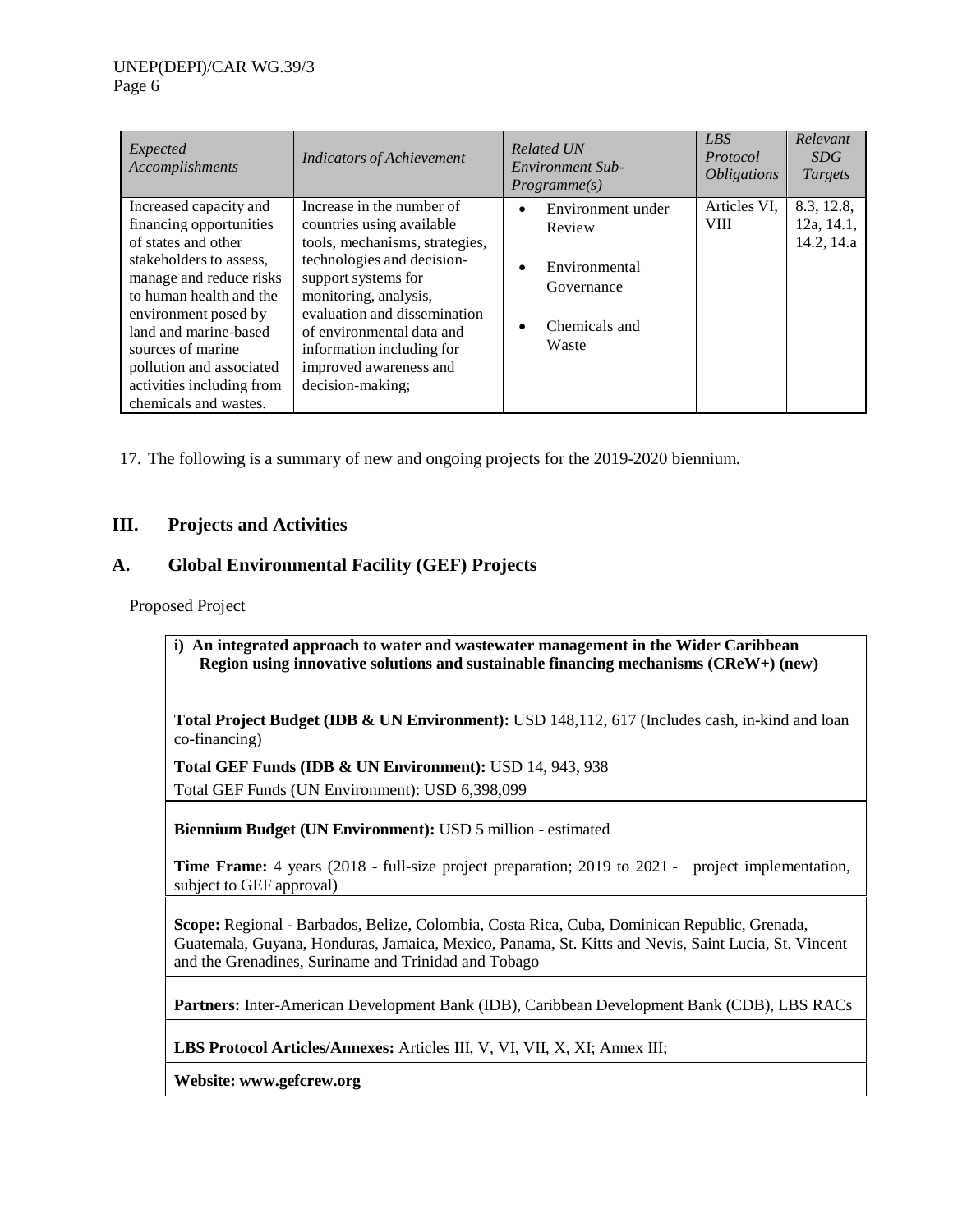#### *Introduction*

- 18. To continue the important work started under the GEF CReW project, which helped participating countries move closer to compliance with the Land-based Sources of Marine Pollution (LBS) Protocol, UN Environment CEP and the GEF CReW Project Coordinating Group are working on a full-sized, follow-on project, short titled "CReW+". A Project Identification Form (PIF) was developed by UN Environment CEP and the GEF CReW Project Management Unit in 2016, submitted to the GEF Secretariat in July 2016, and approved in November 2017 following two revisions.
- 19. The preparation of the full project proposal document began in 2018 and will be submitted to the GEF by March 2019 for consideration. Subject to approval, full project implementation should begin by end of 2019. The approved Project Identification Form (PIF) is provided as an Information Document for the Meeting – UNEP(DEPI)/CAR WG.39/INF.7.
- 20. The GEF CReW+ Project will build on a solid baseline of technical understanding of wastewater treatment and practical examples of success garnered from five years of implementation of activities under the GEF CReW project in 13 countries of the WCR. This new project will assist previous and additional participating countries to identify and obtain innovative funding mechanisms and technological solutions that suit their scale and needs, and that are replicable and sustainable.

#### *Objective*

- 21. The main objective of GEF CReW+ is to implement innovative technical small-scale solutions in the Wider Caribbean Region using an integrated water and wastewater management approach building on sustainable financing mechanisms piloted through the Caribbean Regional Fund for Wastewater Management. While providing support that will further strengthen the enabling environment, the project will also identify more context- specific solutions which address the challenges of wastewater management in a more holistic manner using integrated approaches. It will also aim to create value out of "used water", based upon the protection of water sources through wastewater treatment.
- 22. The project is proposed to have four main project components focusing on Integrated Water and Wastewater Management, namely:

Component I: Framework reform (institutional, policy, legislative and regulatory) Component II: Development of sustainable & tailored financing options (urban and rural) Component III: Implementation of solutions (small-scale local and rural communitybased) Component IV: Knowledge management and advocacy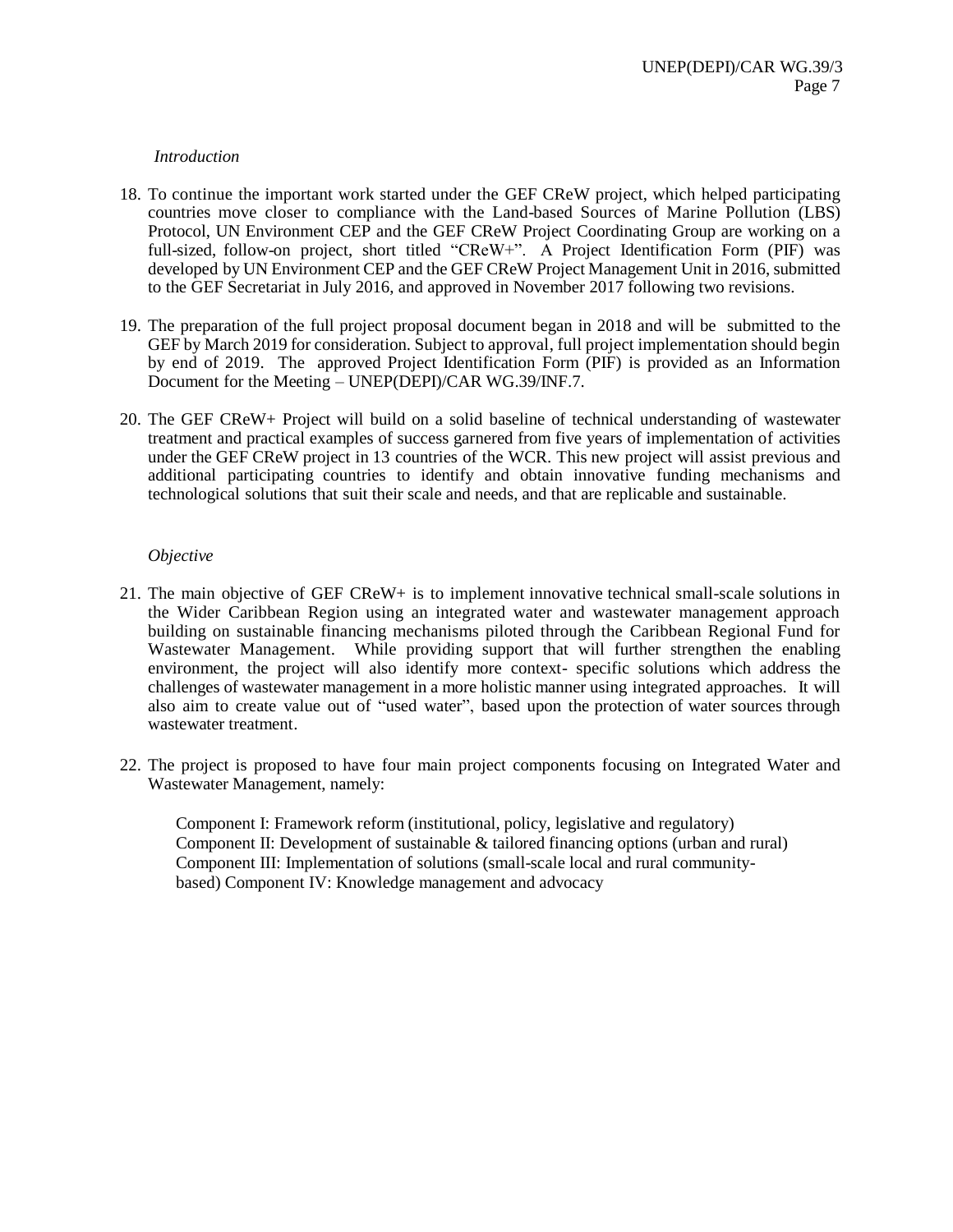23. Detailed activities will be defined during the development of the full-sized project proposal. These activities will be developed under the project components and associated proposed budget in the table below.

| <b>Project Components &amp; Related SDGs</b>                                                                                              | <b>GEF</b><br><b>Project</b> | <b>Co-Financing</b> |
|-------------------------------------------------------------------------------------------------------------------------------------------|------------------------------|---------------------|
| <b>Component I</b><br>Institutional, policy, legislative and regulatory reforms for<br>Integrated Water and Wastewater Management (IWWM). | \$2,691,000                  | \$8,490,686         |
| <b>Sustainable Development Goals</b><br>SDG: 1.4; 2.4; 3.9; 6.2; 6.3; 6.5; 6.6; 6.a; 6.b; 12.4; 12.5; 13.b;<br>14.1; 14.5; 15.5           |                              |                     |
| Implementing agencies<br><b>UN Environment: \$1,316,000</b><br>IDB: \$1,375,000                                                           |                              |                     |
| <b>Component II</b><br>Sustainable and tailor-made financing options for urban, peri-<br>urban and rural IWWM.                            | \$1,825,000                  | \$5,778,070         |
| <b>Sustainable Development Goals</b><br>SDG: 17.1; 17.7; 17.8, 6.5, 6.6.                                                                  |                              |                     |
| Implementing agencies<br><b>UN Environment: \$0</b><br>IDB: \$1,825,000                                                                   |                              |                     |
| <b>Component III</b><br>Provision of innovative small-scale, local, rural, peri-urban and<br>community-based solutions for IWWM.          | \$8,036,699                  | \$117,813,250       |
| <b>Sustainable Development Goals</b><br>SDG: 1.4; 2.4; 3.3; 3.9; 6.2; 6.3; 6.5; 6.6; 6.b; 7.b; 12.4; 12.5;<br>14.1; 14.5; 15.5; 17.17     |                              |                     |
| Implementing agencies<br>UN Environment: \$3,656,291<br>IDB: \$4,380,408                                                                  |                              |                     |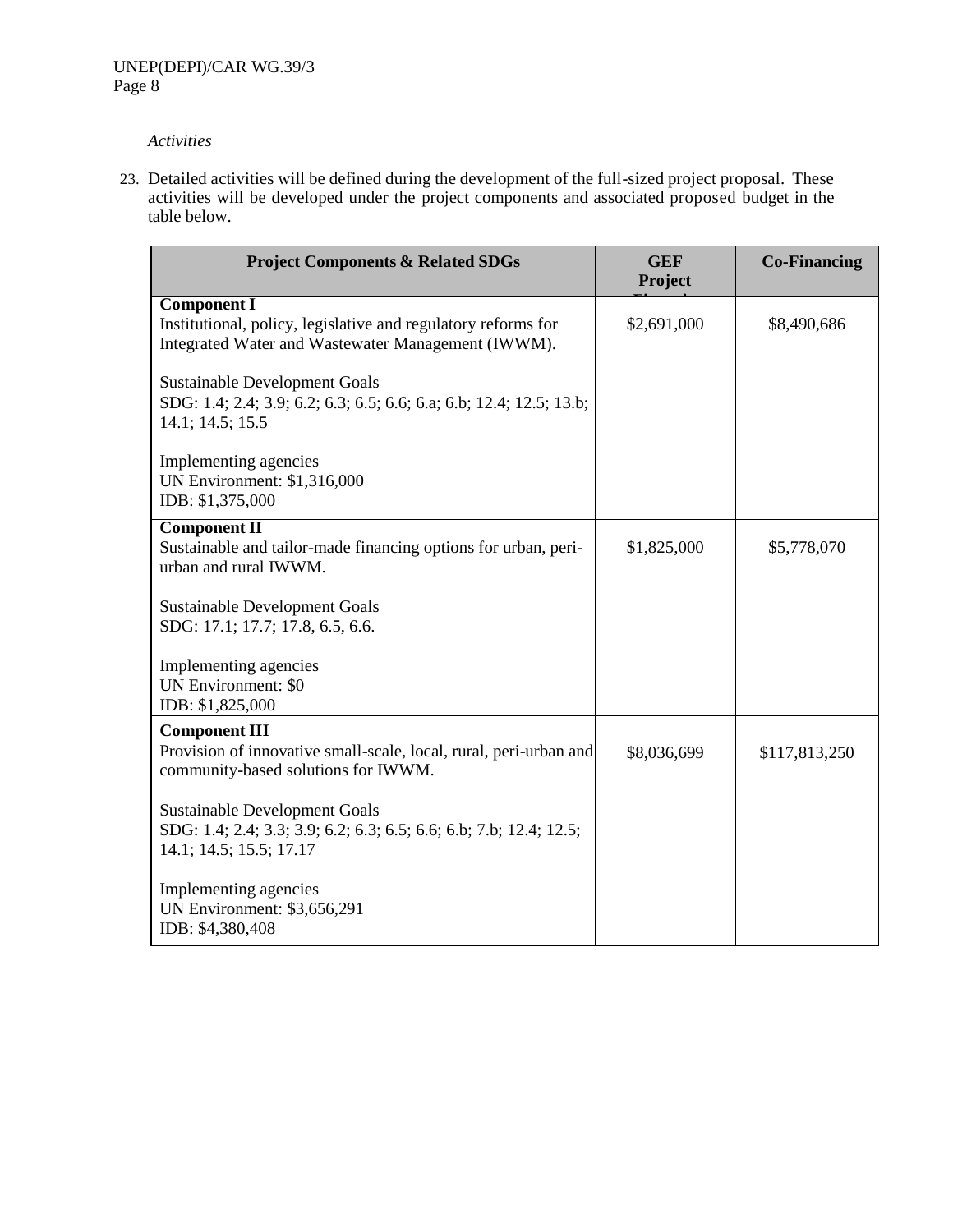| <b>Project Components &amp; Related SDGs</b>                                                                       | <b>GEF</b><br><b>Project</b> | <b>Co-Financing</b> |
|--------------------------------------------------------------------------------------------------------------------|------------------------------|---------------------|
| <b>Component IV</b>                                                                                                |                              |                     |
| Knowledge Management and Advocacy on the importance of<br>IWWM order to achieve the Sustainable Development Goals. | \$1,657,000                  | \$8,316,541         |
| <b>Sustainable Development Goals</b>                                                                               |                              |                     |
| SDG: 1.4; 3.3; 3.9; 3.d; 5.5; 6.5, 6.6, 6.a; 12.6; 12.8; 13.3;<br>13.b; 17.6; 17.7; 17.8; 17.16; 17.17             |                              |                     |
| Implementing agencies                                                                                              |                              |                     |
| UN Environment: \$1,070,000                                                                                        |                              |                     |
| Sub-total                                                                                                          | \$14,232,322                 | \$140,398,547       |
| <b>Project Management Cost</b>                                                                                     | \$711,616                    | \$7,714,070         |
| <b>TOTAL PROJECT COST (\$)</b>                                                                                     | \$14,943,938                 | \$148,112,617       |
|                                                                                                                    |                              |                     |

# **ii) Integrating Water, Land and Ecosystems Management in Caribbean SIDS (IWEco) (ongoing)**

**Total Project Budget:** USD 88,739,763 (Includes indicative cash and in-kind co-financing of USD 68,017,191)

**Total GEF Funds:** USD 20,722,572

**Biennium Budget (UN Environment):** USD17,500,000

**Time Frame:** 5 years (2015-2020)

**Scope***: Regional:* Antigua and Barbuda, Barbados, The Bahamas, Cuba, Dominican Republic, Grenada, Jamaica, St Kitts and Nevis, Saint Lucia, St Vincent & the Grenadines and Trinidad &

Tobago **Partner Agencies:** UNDP, CARPHA, GEF Small Grants Programme, LBS RACs

**LBS Protocol Articles/Annexes:** Multiple Articles; Annexes III and IV;

*Introduction*

24. The challenges Caribbean SIDS face because of small landmasses, vulnerable economies, heavy dependence on external energy resources, with rising populations, means that concerted efforts must be made to transform the concept of sustainable development into realistic practice. It is widely accepted that SIDS will be more directly affected by climate change than other regions in terms of scope and intensity of impact. Governments must therefore continue to hasten the process to safeguard the natural resource base so that communities and ecosystems can be more resilient to the impacts of climate change. Despite progress made on several fronts, many barriers remain with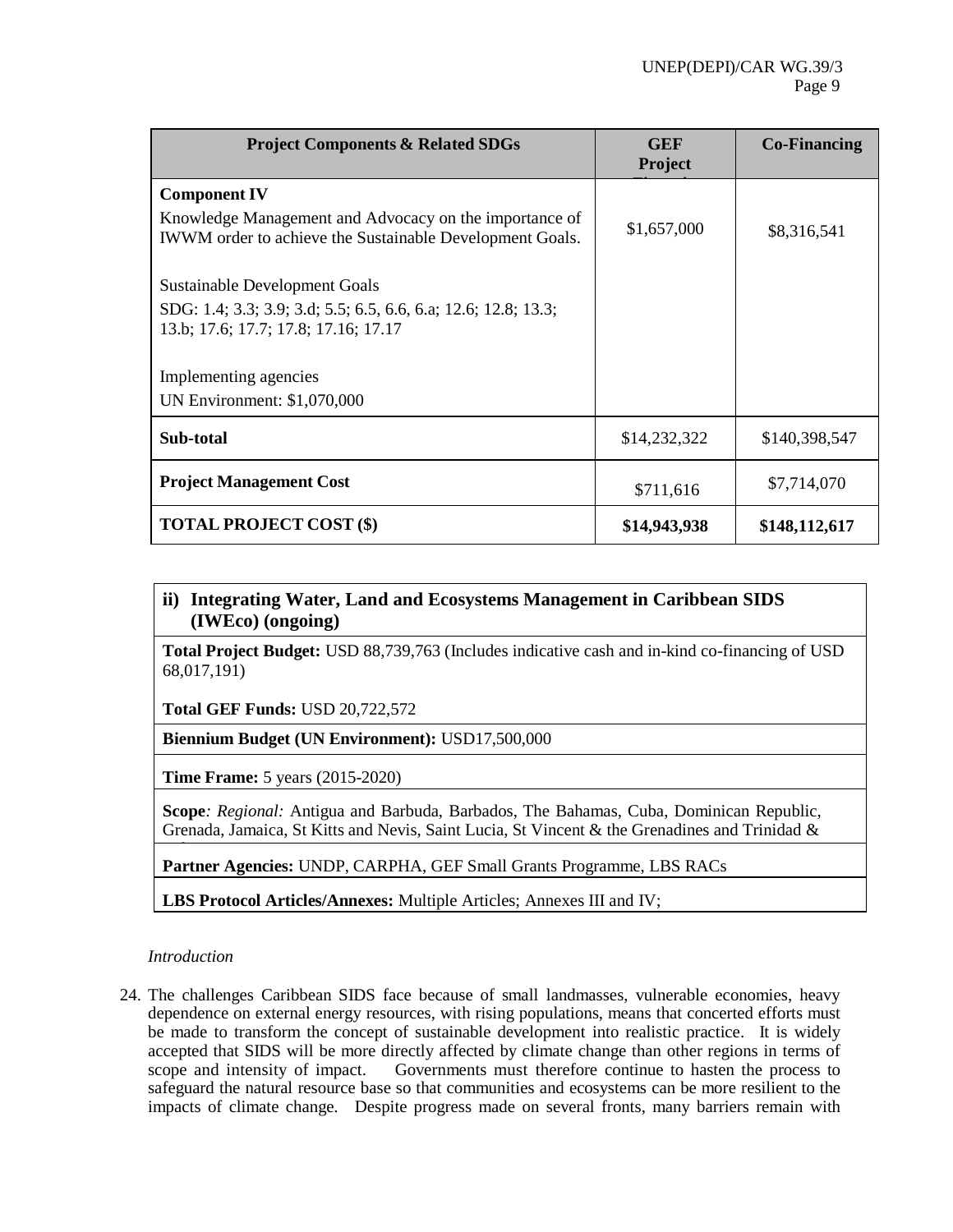respect to water, land, and biodiversity resource management and for the implementation of relevant Multilateral Environmental Agreements such as the Cartagena Convention and LBS Protocol. The GEF IWEco Project will build on the work of prior initiatives, most directly the GEF-IWCAM Project for which UN Environment CEP was the lead co-executing agency, to remove these barriers.

#### *Objective*

25. To implement an integrated approach to water, land and ecosystems services management, supported by policy, institutional and legislative reforms, and implementation of effective, appropriate technologies to accelerate contribution to global targets on access to safe and reliable water supplies and improved sanitation, and contributing to improved ecosystem functioning in the Caribbean.

The project is proposed to have four main project components, namely:

| <b>Component I:</b>   | Development and implementation of integrated, innovative approaches to<br>sustainable land management (SLM)      |
|-----------------------|------------------------------------------------------------------------------------------------------------------|
| Component II:         | Strengthening of SLM, ecosystems monitoring and indicators framework                                             |
| <b>Component III:</b> | Strengthening capacity for ecosystems services management (institutional,<br>policy, legislative and regulatory) |
| <b>Component IV:</b>  | Enhancing knowledge exchange, best-practices, replication and stakeholder<br>involvement                         |

- 26. Some of the main activities to be implemented with support of the Secretariat during the biennium include:
	- Development of a Regional environmental indicators compendium;
	- Promotion of Scientific research to support monitoring at national projects;
	- Strengthened field monitoring and assessment capabilities;
	- Development of Decision support tools and systems;
	- New and/or revised national-level policies and regulations for water, land and ecosystems management;
	- New and/or upgraded national and regional-level plans and strategies for improved water, land and ecosystems management;
	- Strengthened national participatory consultative and coordination mechanisms;
	- Training and capacity building programmes to support implementation of water, land and ecosystems management across government, private sector agencies and civil society organizations;
	- Public awareness / Public education (PA/PE) Strategy for the regional and national project components;
	- Knowledge, Attitude and Practice (KAP) assessments during the project;
	- Best practice guidelines, Lessons learnt outputs and Communities of Practice;
	- Innovative communications and learning tools;
	- Professional exchanges; participation at regional and international fora; and
	- Hosting two GEF-IWECO Project Partnership Conferences.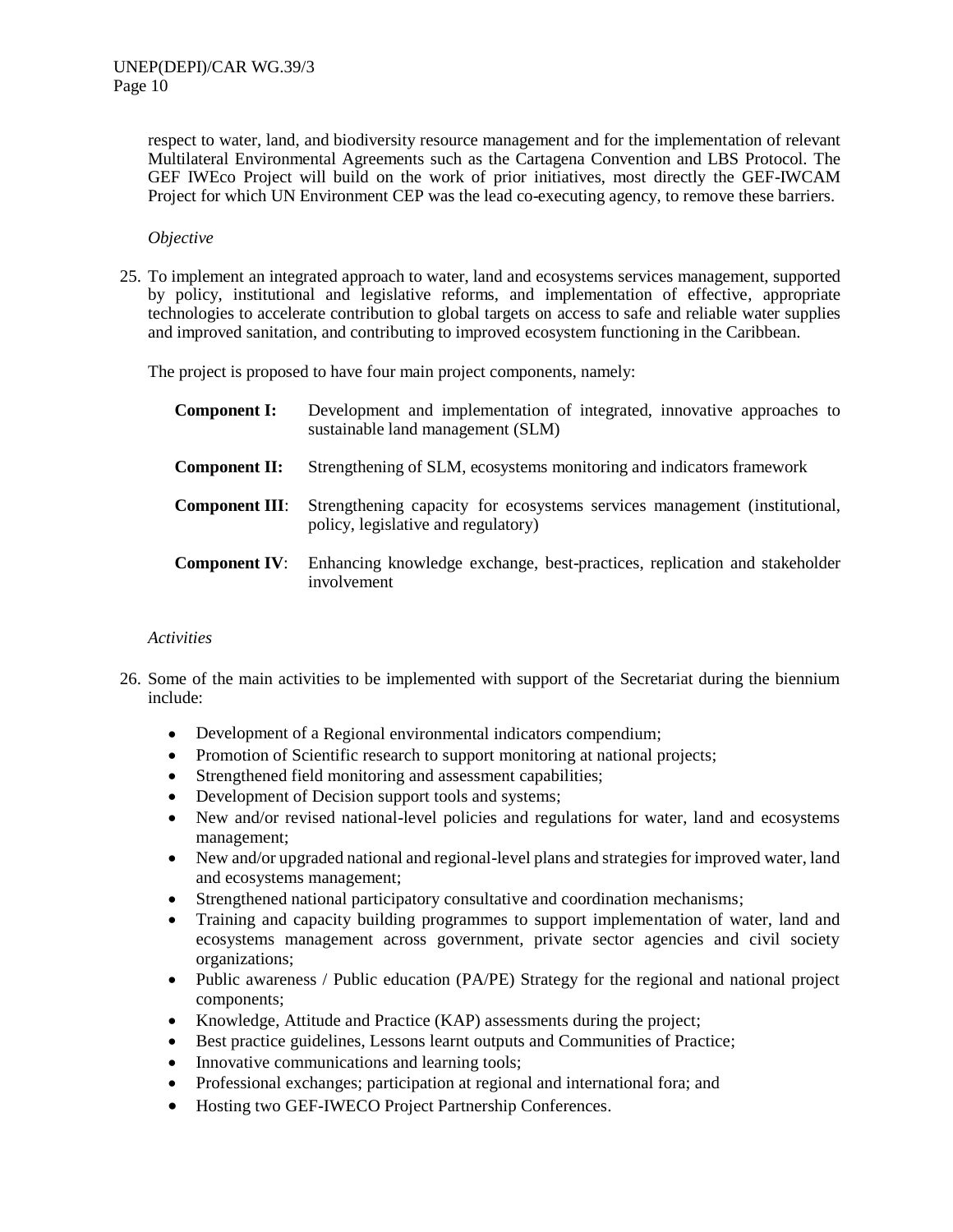#### **B. Monitoring and Assessment**

# **iii) Water Quality Monitoring in the Wider Caribbean Region (ongoing)**

**Activity Budget:** USD 85,000 (10,000 funded, 75,000 unfunded)

**Scope:** *Regional* - All WCR Countries

**LBS Protocol Articles/Annexes***:* Articles VI, XII, XIV

#### *Introduction*

- 27. This activity will result in effective dissemination of the results from the first State of the Convention Area Report (SOCAR) for the Wider Caribbean Region which is expected to be approved at the 4<sup>th</sup> LBS COP and 17<sup>th</sup> IGM.
- 28. Funding already secured from the UNDP/GEF CLME+ project will be used to finalize a web portal(s), reporting outline and sustainability strategy/plan for the periodic updating of the report/portals beyond the CLME+.

- 29. The main activities to be undertaken include:
	- a. Collaborate with regional and international agencies, programmes and projects to facilitate activities that support regional assessments of the Wider Caribbean Region including consultations, workshops, presentations and publications. This will include collaboration with initiatives such as the development of the Caribbean Marine Atlas – Phase 2; UN Environment Live and related GEO processes for the Latin American and Caribbean Region including the development of environmental indicators for Latin America and the Caribbean **(no cost);**
	- b. Finalize and implement the communications strategy for sharing and dissemination of the results of SOCAR including development of policy briefs, infographics and new fact sheets (**USD 10,000 funded**);
	- c. Identify opportunities and/or funding to support training to Contracting Parties in the Driver Pressure State Impact Response Methodology (DPSIR) which was used as the methodology for the SOCAR and the State of the Marine Environment and Associated Economies (SOMEE) Reports (**USD 75,000 unfunded**); and
	- d. Develop new project proposal concepts based on data gaps and emerging issues identified in the final SOCAR (**no cost**).
- 30. UN Environment CEP will continue its efforts to mobilize resources that will assist countries to improve national monitoring and assessment capacities and develop more comprehensive national coastal and marine monitoring programmes that will enable development of more comprehensive State of Convention Area Reports in the future. Specific attention will be given to improve country capacity to monitor the levels and impacts of microplastics, livestock wastes, mercury, mining wastes and agrochemical pollutants.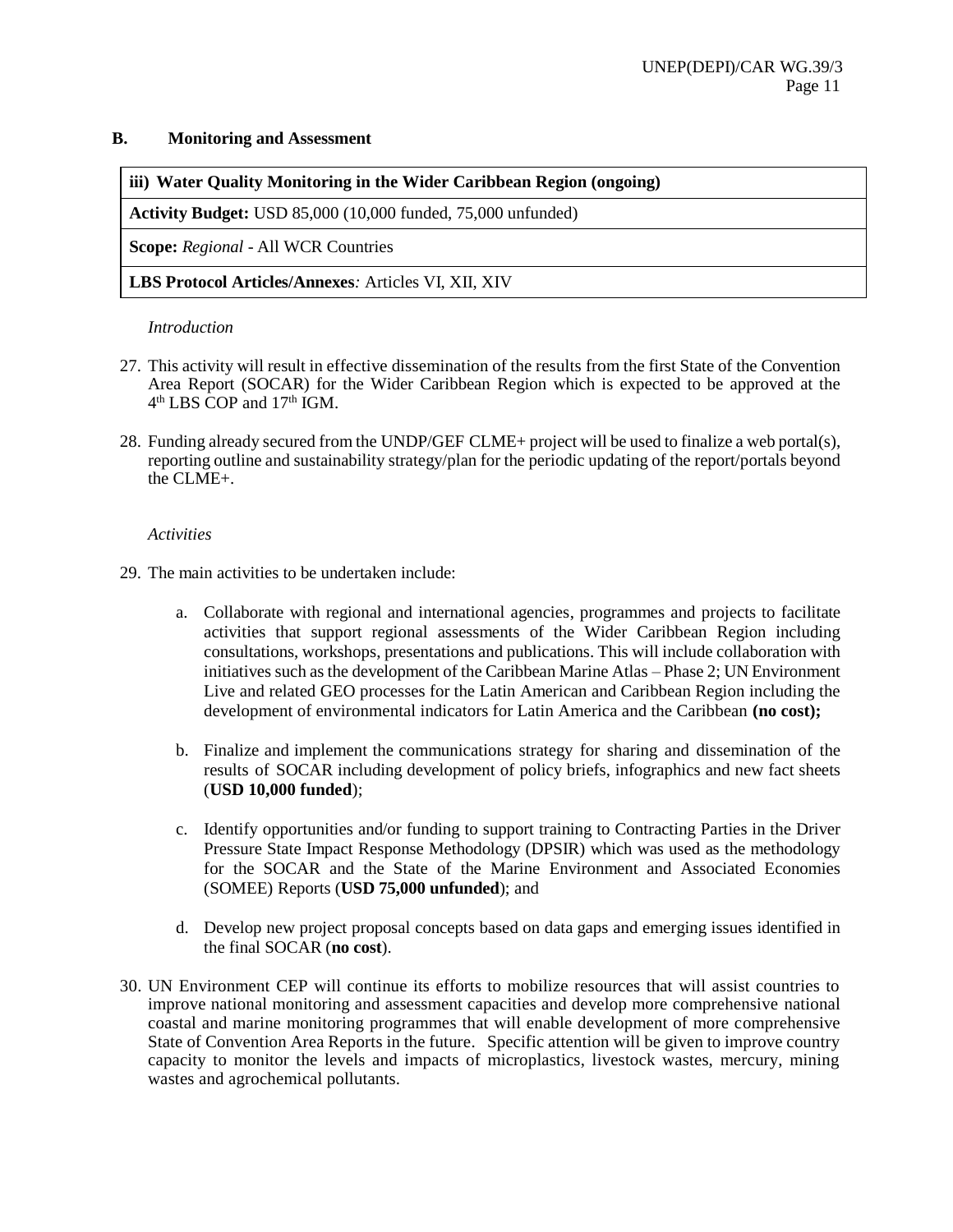# **C. Waste Management**

# **iv) Caribbean Node for Marine Litter (ongoing)**

**Activity Budget:** USD 120,000 (unfunded)

**Scope***: Regional -* All countries

## **LBS Protocol Articles/Annexes**: Articles V, VI, X, XI, XIII;

#### *Objective*

31. To enhance and operationalize the Caribbean Node for Marine Litter Management in support of the GPML and implementation of the RAPMaLi.

#### *Introduction*

- 32. Few sources of pollution affect a wider area or a larger number of people than marine litter. This environmental, human health and aesthetic problem can lead to serious economic losses for coastal communities, the tourism sector, shipping and fishing industries. The Caribbean region is poised to sustain substantial economic losses if current trends in environmental degradation continue.
- 33. UN Environment CEP and the Gulf and Caribbean Fisheries Institute (GCFI) as co-host for the Caribbean Node for Marine Litter will continue to work on sourcing funds for improving marine litter and plastics management in the Wider Caribbean Region building on the results of the support received through the collaboration with the OSPAR Commission and the UN Environment GPA.
- 34. UN Environment CEP will continue to promote the implementation of the updated Regional Action Plan on Marine Litter (RAPMaLi) for the Caribbean, and use the RAPMaLi as the framework for supporting implementation of the Honolulu Strategy and UN Environment Global Partnerships on Waste and Marine Litter.

- 35. The main activities to be undertaken include:
	- a. To mobilize funding for the further implementation, replication and/or upscaling of projects implemented through the Caribbean Node;
	- b. Support the development and implementation of other projects for improving solid waste and marine litter management in the Wider Caribbean Region with focus on plastic reduction, re-use and recycling opportunities;
	- c. Facilitate communication networking and outreach for the Caribbean Node, including building on existing educational and outreach material developed by UN Environment CEP and GCFI such as the assessment and interactive map of status of plastics and Styrofoam bans in the Caribbean;
	- d. Identify opportunities for enhanced collaboration with the SPAW sub-programme as it relates to impacts of marine litter on protected areas and wildlife;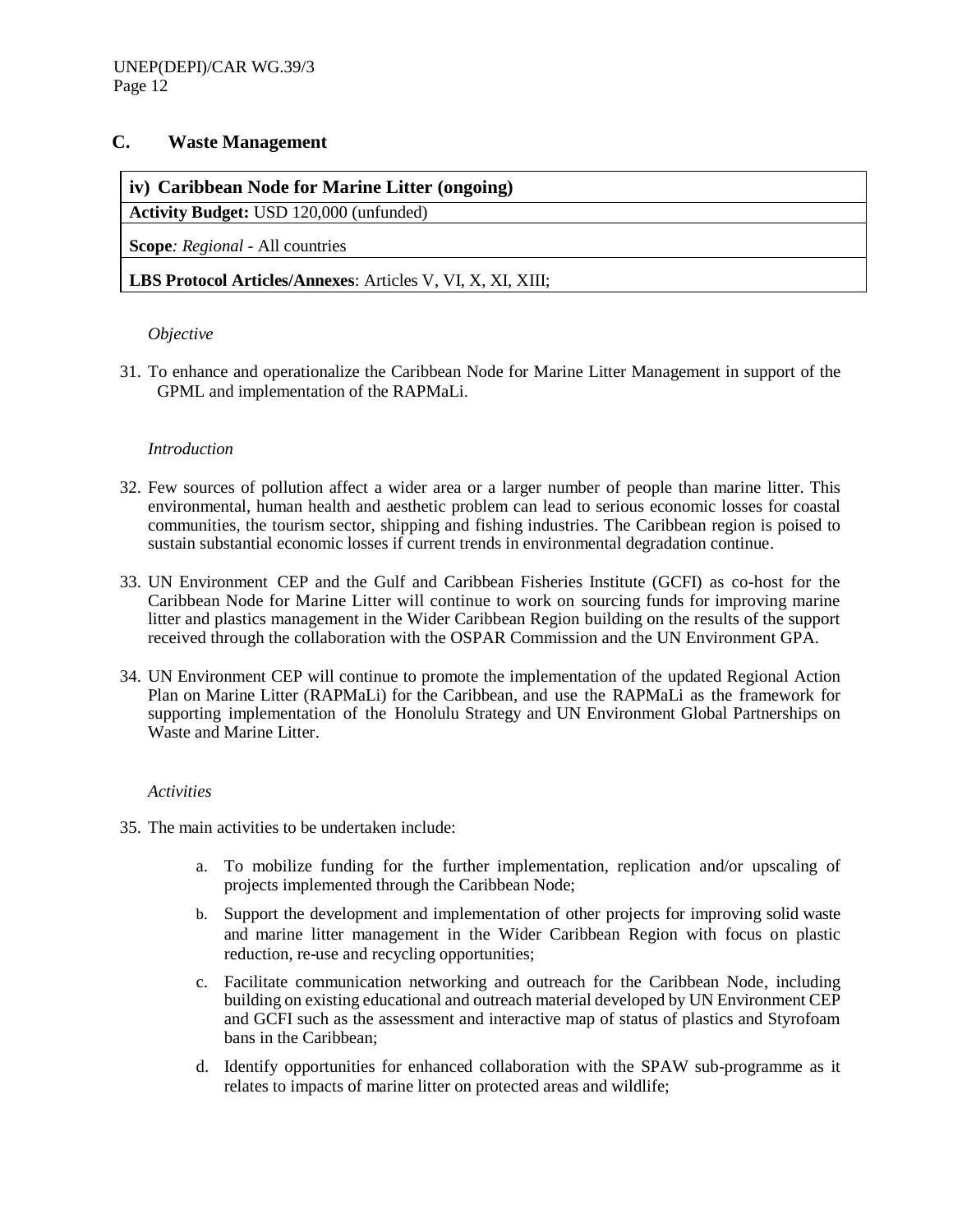- e. Identify resources to support carrying our inventory of solid waste and plastic generation in each of the countries of the Wider Caribbean Region as well as an assessment of the systems for collection, transportation, and disposal and to identify opportunities and challenges for improving these systems. This will include consideration for re-use, recycling and other waste management measures; and
- f. Support the conducting of waste management audits in countries to include an assessment of how countries are currently managing their solid waste, including existing policies, laws and regulations, equipment and technologies, and disposal practices as well as identifying opportunities for recycling and/or reuse.

#### **v) Trash Free Waters in the Caribbean: Reducing Marine Litter by improving Solid Waste Management (ongoing)**

**Activity Budget:** USD 120,000 (unfunded)

**Scope***: Regional –* LBS Contracting Parties (to be confirmed)

**LBS Protocol Articles/Annexes**: Articles V, VI, X, XI, XIII;

#### *Objective*

36. To support local actions to reduce land-based sources of trash in local communities and help national governments to act to significantly reduce and prevent trash from reaching the Caribbean Sea.

#### *Background*

- 37. One of the challenges faced in the WCR is poorly developed solid waste management infrastructure which gives rise to waste streams that negatively impact inland waterways (including streams and gullies), as well as rivers, coastal communities, and marine ecosystems.
- 38. UN Environment CEP, with financial support from the US EPA, worked with the US Peace Corps and the Governments of Jamaica and Panama to implement the Trash Free Waters Approach.
- 39. As Secretariat for the Cartagena Convention and LBS Protocol, UN Environment CEP will further support this effort to address marine litter reduction and prevention as presented in the Caribbean Regional Action Plan for Marine Litter Management (RAPMALi); and
- 40. As co-host for the Caribbean Node for Marine Litter Management with the Gulf and Caribbean Fisheries Institute (GCFI), UN Environment CEP will work to ensure sustainability among the countries to address their solid waste management needs. The CEP will also ensure that this project and other efforts are coordinated, to result in improved synergies and a compilation of best practices guidance for comprehensive solid waste management solutions that can be shared throughout the region.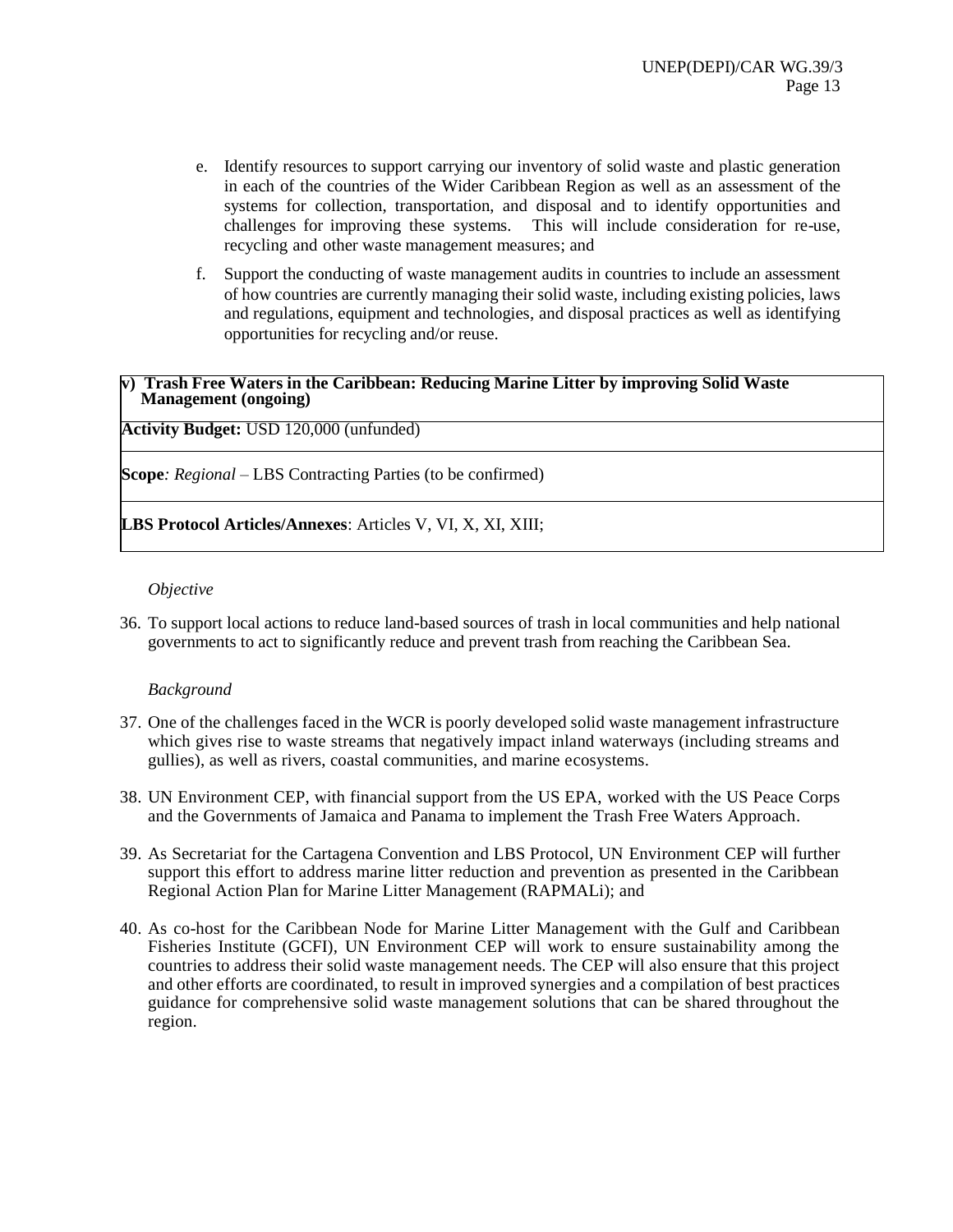- 41. Share results of the pilot projects with regional stakeholders and make these available through the UN Environment CEP website (no cost); and
- 42. Identify opportunities for upscaling and replication in other Contracting Parties to the LBS Protocol including development of at least two new project proposal concepts for possible funding. This will include efforts to strengthen partnerships between governments, civil society and the private sector.

# **D. Watershed Management**

**vii)** Strengthening human resilience in Northern Clarendon & West Kingston, Jamaica

**Activity Budget:** USD 307,900 (funded)

**Scope***: Jamaica*

**LBS Protocol Articles/Annexes**: Annex IV

#### *Objective*

- 43. The goal of the programme is to contribute to enhanced resilience and human security of communities in Northern Clarendon and West Kingston in Jamaica. This will be achieved through four key objectives:
	- Objective 1: Strengthening of community organizational capacity and cohesion
	- Objective 2: Enhancing economic, food and nutrition security
	- **Objective 3: Improved environmental health and water security at the community, local and national levels;** and
	- Objective 4: Institutional capacity for integration of Human Security Approach strengthened
- 44. The AMEP sub-programme will support achievement of Objective 3 relating to specific obligations under the LBS Protocol.

#### *Introduction*

- 45. The United Nations in Jamaica launched its first Joint Programme 'Strengthening Human Resilience in Northern Clarendon and West Kingston, from 12-15 March 2018 in Kingston, Jamaica. See Information Document UNEP/DEPI/CAR.WG.39.INF.14.
- 46. This programme is being jointly implemented by the Government of Jamaica and the following United Nations agencies in Jamaica: Food and Agricultural Organization (FAO), Pan American Health Organization (PAHO/WHO), United Nations Development Programme (UNDP), United Nations Environment Programme, and UN Women. Funding is provided by the Government of Jamaica, the UN agencies and the UN Trust Fund for Human Security (UNTFHS).
- 47. Based on the diverse and complex human security issues faced by the target communities, the programme's interventions are designed to be delivered in an integrated, multi-disciplinary and multi-sectoral manner. Centered on poverty reduction and climate change adaptation, the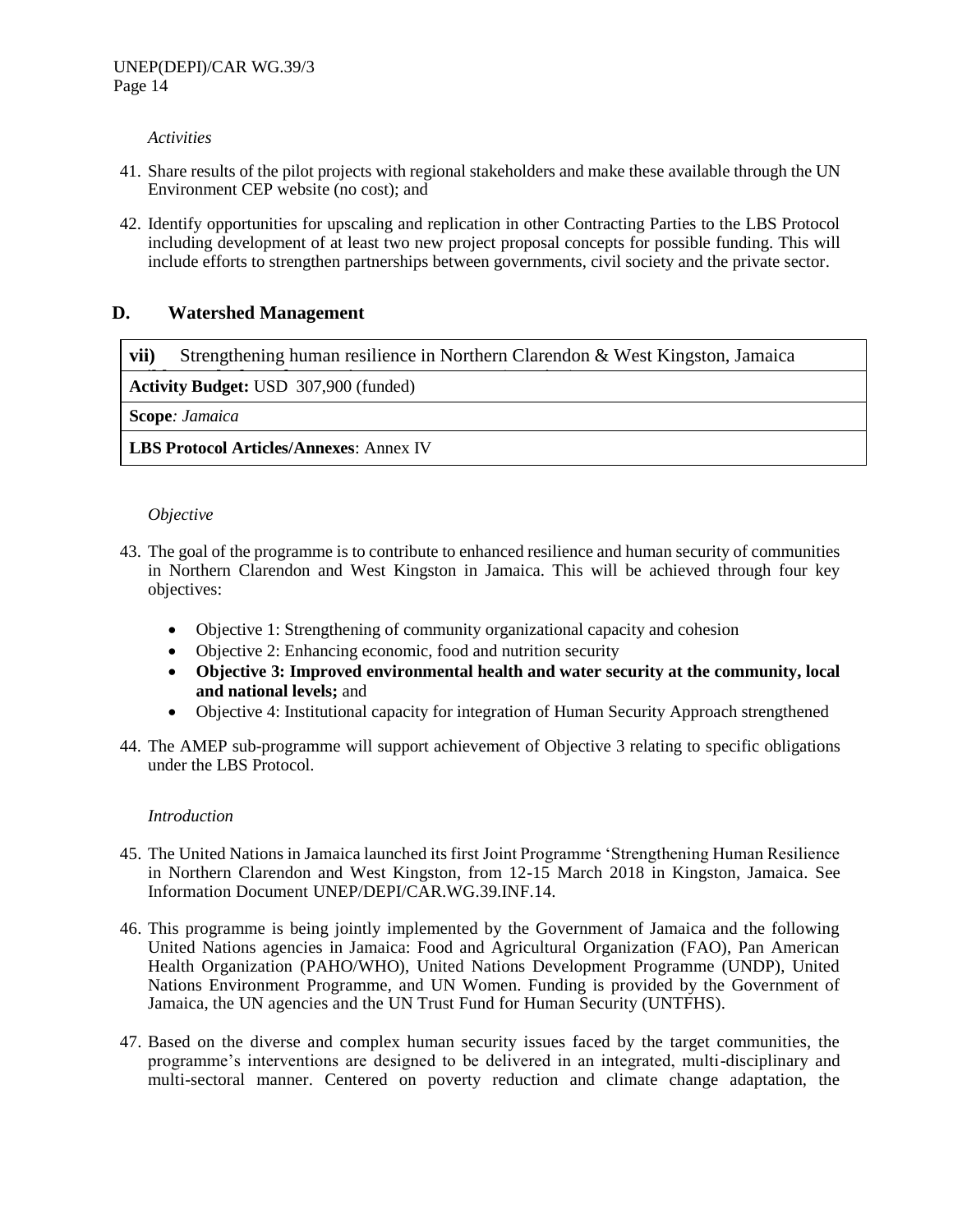programme will bolster economic development through enhanced climate resilience, sustainable agriculture, social cohesion and sustainable livelihoods.

- 48. This Joint UN Human Security programme is aimed at enhancing resilience and human security of selected communities in rural and urban Jamaica. It will advance the 2030 agenda by addressing the Economic, Environmental, Personal and Health insecurities facing targeted communities. These insecurities are expressed in the form of poverty, unemployment, land degradation, poor health and reduced social cohesion.
- 49. UN Environment will be coordinating with relevant government agencies to improve environmental health and water security at the community, local and national levels and strengthen the institutional capacity for integration of Human Security Approach in the selected communities in rural and urban Jamaica.

#### *Activities*

- 50. The main activities to be undertaken include to:
	- a. Train community members on integrated water resources management;
	- b. Compile and disseminate manuals/guidelines on integrated water resources management;
	- c. Develop and distribute knowledge and training materials on the design, construction, maintenance and management of water harvesting systems;
	- d. Train beneficiaries, with a focus on women, youth and persons with disabilities, and other institutional stakeholders in the design, construction, use and maintenance of water harvesting systems;
	- e. Establish and strengthen reuse/recycling systems in communities; and
	- f. Introduce waste management techniques with focus on waste as a resource

#### **E. National Programmes of Action**

| vii) Caribbean Platform for Nutrients Management (ongoing) |  |  |
|------------------------------------------------------------|--|--|
| <b>Activity Budget:</b> USD 300,000 (funded)               |  |  |
| <b>Scope:</b> Regional                                     |  |  |
| <b>LBS Protocol Articles/Annexes: Annex IV</b>             |  |  |

*Introduction*

51. Half the world's food security depends on nitrogen and phosphorous and their use in fertilizer to grow crops. The nutrients released from fertilizers however, as well as from wastewater, aquaculture and other industrial and agricultural activities, have profound environmental impacts ranging from pollution of water supplies to undermining important ecosystems and the services and livelihoods they support. This apparent divide between society's need for food and the adverse environmental impacts on the natural resource base, has led to a nutrients challenge. This challenge is set to intensify as population grows and the demand for food increases, and as growing towns and cities produce more wastewater.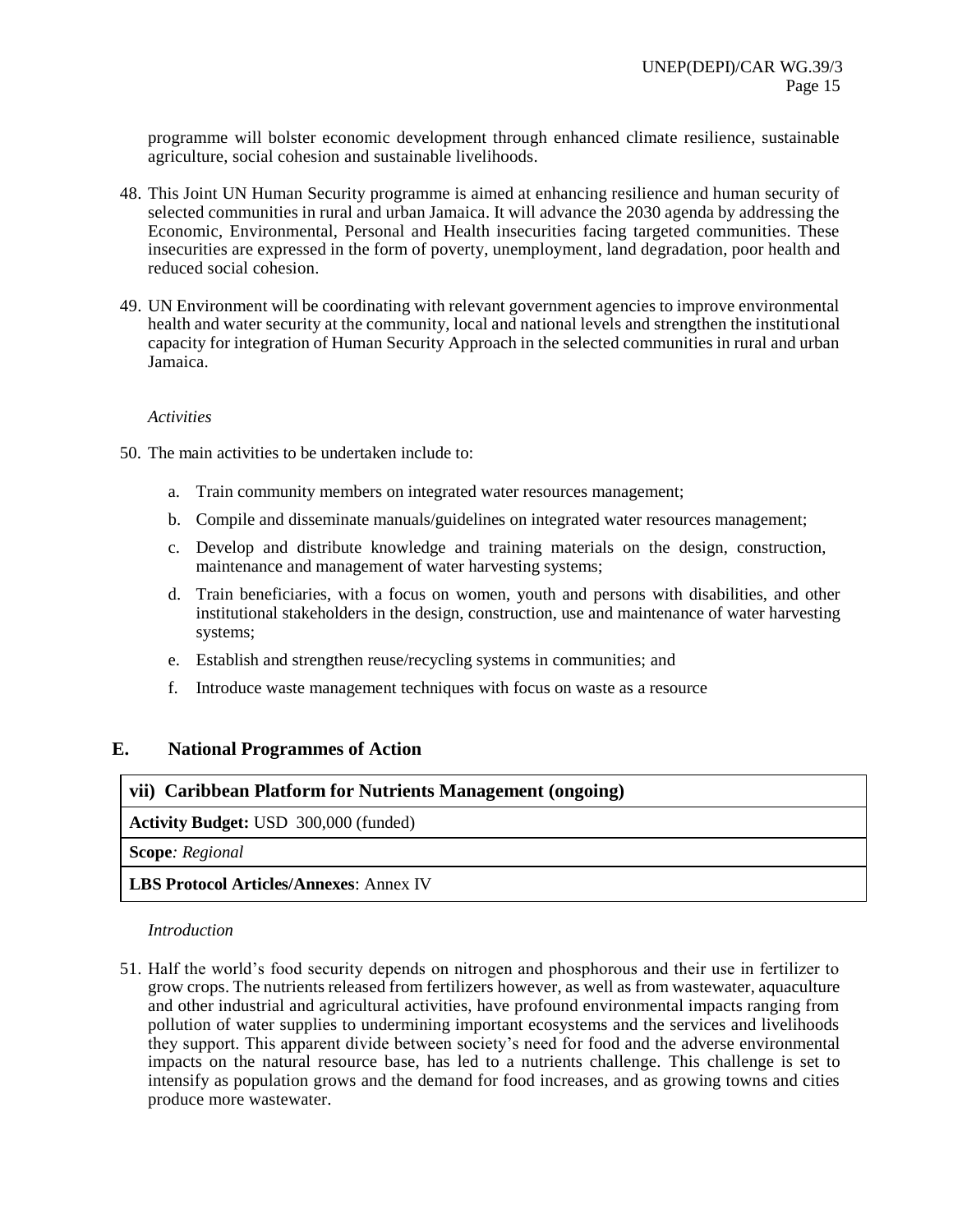- 52. Through collaboration with the GPA, UN Environment CEP launched the Caribbean Platform for Nutrients Management (CPNM) in May 2013 to respond to the nutrient challenge faced by the WCR. The CEP supports the CPNM by serving as host of the platform and by working with governments, other UN Agencies, scientists and the private sector to identify ways to reduce the amount of excess nutrients in the WCR without hindering development.
- 53. UN Environment CEP will promote the inclusion of actions related to nutrients management on the agenda of countries of the WCR and emphasize the communication of concerns, challenges and opportunities through the CPNM. This will be done by orienting the work of the CPNM so that it is consistent with Global GPNM work areas and can be harmonized with other regional platforms. The four main work areas proposed for the CPNM are (1) knowledge generation; (2) extension and technical services; (3) outreach and advocacy; and (4) governance, partnership and network development.
- 54. Within the framework of the UNDP GEF CLME+ project, the CEP will be supporting the development and implementation of activities linking the LBS and SPAW Protocols, and, on work involving nutrients reduction and habitat degradation including on integrated responses to the impacts of Sargassum.

- 55. Some of the activities supported by the UNDP GEF CLME+ that will be facilitated by UN Environment CEP through the CPNM include:
	- a. A feasibility assessment, investment plan and business cases that outline and cost high-priority actions to reduce LBS pollution, with special attention to pollution sources known to cause substantial impacts on the provision of those ecosystem goods and services that are of critical importance for human well-being and sustained socio-economic development; (**US\$ 200,000**)
	- b. Implementation of an Ecosystem Based Adaptation (EBA) sub-project for the Caribbean and North Brazil Shelf – Brazil, Trinidad and Tobago, Guyana and Suriname (**US \$ 100,000**); See Information Document UNEP/DEPI/CAR.WG.39/INF.18.
	- c. Development of new project proposal concepts for Nutrients Reduction; (**no cost**).